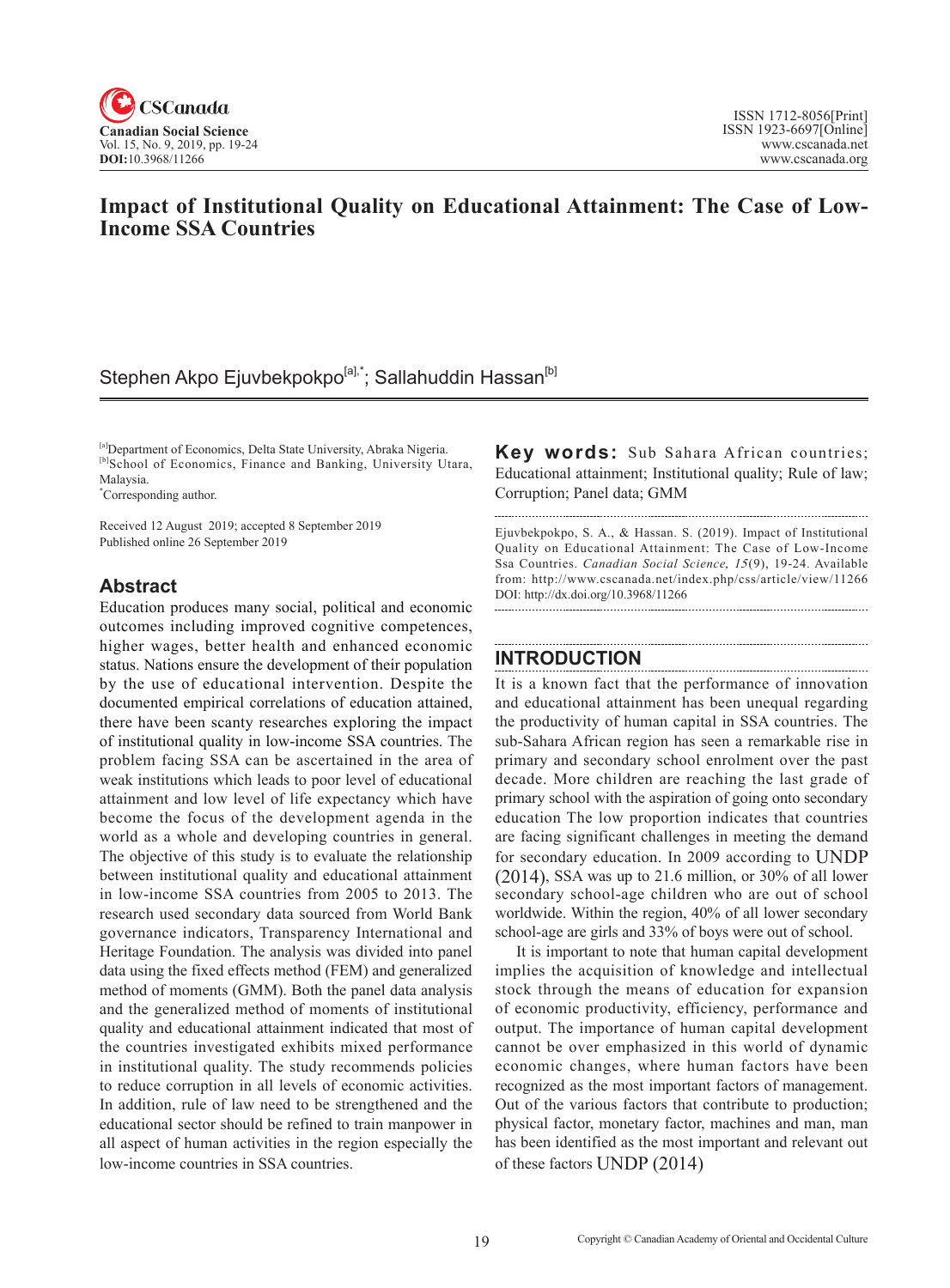The categorization of countries into developed and developing nations is based on the human development rates of the people of the nations. Nations tries all they have at their disposal to develop their population by the use of education intervention to ensure development. Even organizations in adjustment to changes in the business environment have to pay better attention on the development of their employees to be able to cope economically with the challenges of the business environment.

However the drives for a high level of educational attainment boils down to the issue of strengthening of institutional quality prevalence in the countries of investigation. Hodgson (2006) defines institutions as durable systems established and embedded with social rules that structures social interactions. This definition encompasses both formal and informal institutions in broad sense. In line with this definition, Fapounda (2012) opined that institutions are formal and informal rules that are essential for economic performance outcome, which varies from one country to another depending on the institutional setting. In another scenario, Ekpo (2013) maintained that effective institutions provide for predictable and stable patterns of interaction in all spheres of life. Institutions are regarded as long lasting entities that its speed of change may not be immediate rather, it takes time to adjust. This is more peculiar with the informal institutions which rely on natural law. Nevertheless, formal and informal institutions form the basic structure of a given society but do not dictate the social, economic and political relations and interactions of those affected by them (Leftwich & Sen, 2011).

# **1 . L I T E R A T U R E R E V I E W O N INSTITUTIONAL QUALITY AND EDUCATIONAL ATTAINMENT**

In the educational attainment concept which is also called knowledge development dimension, is classified into four indicators. These indicators provide both the quantity and quality aspects of knowledge and/or human capital accumulation. The indicators are the following: adult literacy rate, primary school enrolment rate, secondary school enrolment rate and total number of years in schools (Barro & Lee, 2013). The idea here is to capture not only total literacy conditions, but also to see their components.

Beltencourt (2013) carried out an investigation to access the role of democracy in determining education in Southern African Development Community (SADC). The period of the investigation was from 1980-2009 and the data was got from the 15 countries that make up the SADC. The basic investigation was to ascertain whether democracy play any role in enhancing education in the region. The method used was panel time-series analysis  $(T= 30$  and N=15). The descriptive of the data suggest that there is a positive relationship between democracy and education. The statistical correlations between education and democracy are positive and significant, and the OLS regression line also affirms this means that there is a mutual relationship between democracy and education taking place in the sub-region (SADC). Note as far as the research work is concerned, democracy is interchanged with quality institutions.

The literature on the consequences of democracy to education has attracted attention of different scholars in recent time. Bloom,Canniny and Chan (2005) used a sample with 62 countries covering the period 1975-1993 and they reported that increases in democracy taking place in upcoming democracies have attracted increase in secondary school enrolment. On the other hand, Mulligan, Gil and Sala-i-Martin (2004) do not find evidence that democracy affects education spending in their sample of 142 countries between 1960-1990.

Also, Brown and Hunter (2004) use a panel of 17 countries between 1980 and 1997 to report that democracy has had a positive effect on pre-primary and primary education spending in Latin American. More specifically to SSA, Satasavage (2005) uses a sample of 44 countries of African democracies between 1980 and 1996 to report that those recent democracies increased spending on primary education, and Harding and Satasavage (2013) suggest that school attendance is higher in democracies than in non-democracies and that the abolition of school fees in democratic states plays an important role in enhancing attendance.

Researchers have long debated the relative importance of education and institutions. Wietzke (2015) carried out a research on long-term consequences of colonial institutions and human capital investments: sub-national evidence from Madagascar. This study from Madagascar represents one of the few systematic attempts to disentangle the separate economic effects of historical school investments and colonial institutions within a comparable national context (Acemoglu, Gallego, & Robinson, 2014). Regions which received stronger property rights and legal institutions in the colonial period tend to record much better economic outcomes over time than areas with comparable geographic and historical characteristics (Wietzke, 2015).

Furthermore, Neugarten (2015) investigates the role of educational attainment on state failure throughout Africa since 1950, the beginning of the independence era. The study uses 31 countries ranging from the northernmost tip of Africa to the southernmost. Although educational attainment is not directly an institution, a country's academic achievement is most likely highly correlated with how well the educational sector functions In addition, this result is consistent with earlier findings by Green and Moser (2013), who find positive associations between local property rights and manufacturing activities in Madagascar.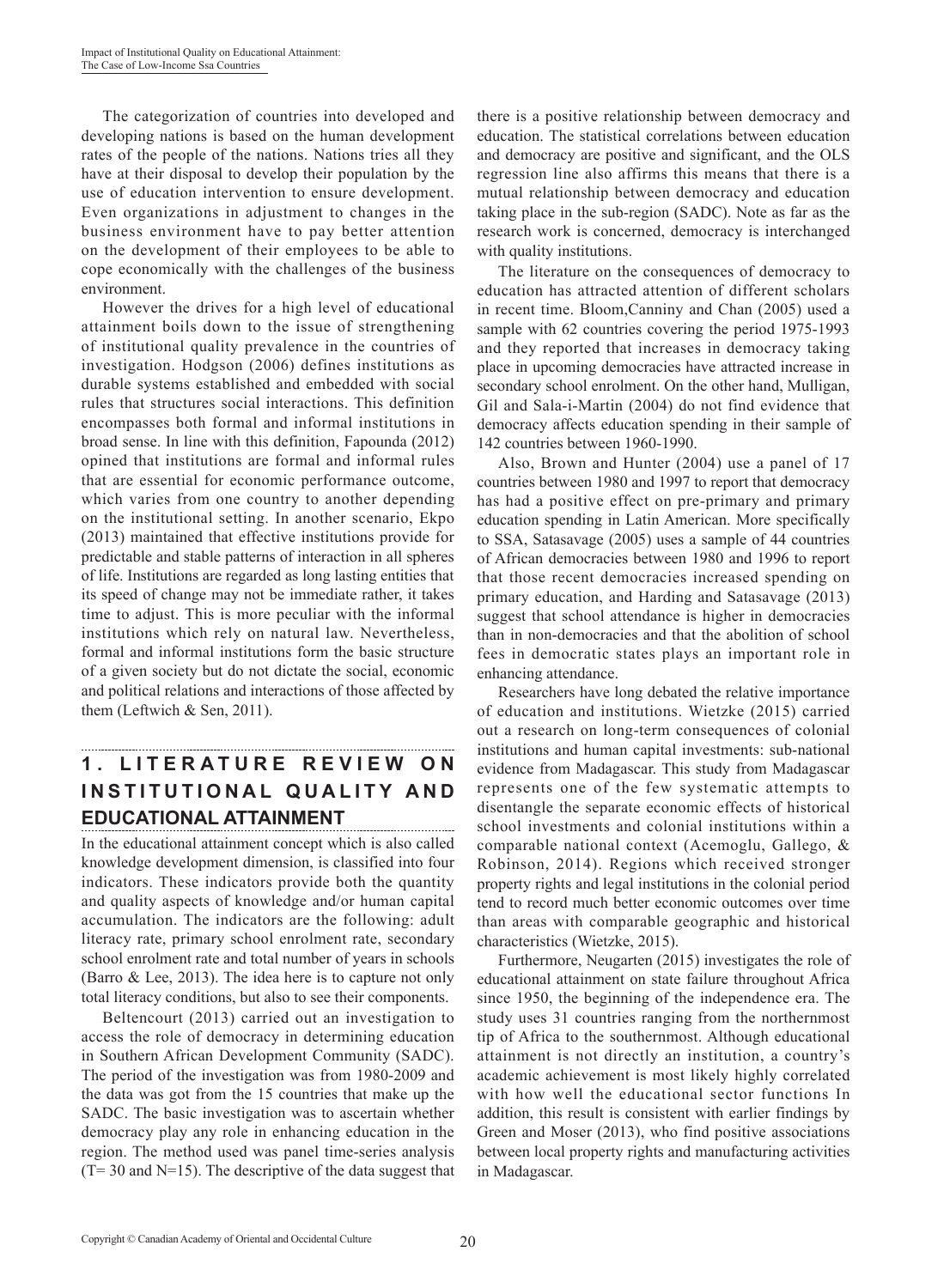Education is not only a way to better income and employment opportunities for all or a source of economic growth for the nation. But it also plays a pivotal role in improving other social indicators. It leads to better life expectancy and health care, smaller family norms, greater community and political participation. It also leads to reduction of inequality, poverty elevation and good governance. It is a pre-condition to establish democracy in a country (Carlos, 2016)

This case has been made forcefully by former colonies that were chosen for European settlement; they do better today due to the higher quality of the institutions they received in the colonial era. While the authors acknowledge that better institutions tend to be associated with higher rates of investment in human capital, they interpret this as a result of institutional development (Acemoglu & Robinson, 2012).

Also studies in this area rely on sub-national data and do not typically account for possible interactions between institutions and human capital within localities. For example an article by Gennaioli, La Porta, Lopez-de-Silanes, and Shleifer (2013), who document that economic effects of local human capital outweigh those of local institutions in a large sample of developing and developed regions, only uses contemporaneous data to buttress this stance. This was also corroborated by Acemoglu and Dell (2010). As a consequence, the authors cannot fully account for the possibility that local skill and education levels are influenced by the quality of local institutions,

or by other local processes of endogenous human capital accumulation, like domestic migration or learning-related spillovers (Glaeser & Gottlieb, 2009; Lucas, 1988; Romer, 1990). However, the issue of state failure and instability is one of great concern for the west and the inhabitants of fragile states throughout Africa.

#### **Model specification and method of Analysis**

To estimate our model consistently and efficiently, this study used both static and dynamic panel data analysis. For static panel, random and fixed effects are used to assess the behavior of the variables. In addition, dynamic panel data of generalized method of moments (GMM) is also applied to test the robustness of the model. For dynamic panel data models (Arellano and Bover, 1995) encompasses regression equation in both differences and levels, each one with its specific set of instrumental variables. The use of instrumental variables is required to handle two issues. First, we can resolve the problem of simultaneity and reverse causation that is due to the likely endogeneity of the regressors used in this type of equation and to reduce the estimation bias because of the under reporting of institutional qualities incapability within the SSA countries. Nevertheless, the researcher used the GMM estimator developed by Anderson and Hsiao (1981), Griliches and Hausman (1986), Hsiao (2003) Blundell and Bond (1988) for dynamic models of panel data. The model is formally stated in conjunction with the objective of the research as shown in Equation (1) this is consistent with Arellano, 2003 and Poveda,

(1)

$$
EDU_i = \beta_{2t} + \delta_1 EDU_{i-1} + \delta_2 RLI_i + \delta_3 \mathbf{C}_{i} + \delta_4 \mathbf{Q}_{i} + \delta_5 PRI_i + \delta_6 \mathbf{H}^2 + \delta_7 \mathbf{E}
$$
  
+  $\delta_8 \mathbf{G}_{i} + \delta_9 INFR_i + \varepsilon_i$ 

where,

*EDU =* Educational attainment (school enrolment) *PRI* = property right (percentage) *RLI =* rule of law (percentage) *CI =* corruption index (percentage) *BQ =* bureaucratic quality (percentage) *GE =* government expenditure (percentage of GDP)  $SE =$  School expenditure (proxied by total % of GDP) *INFR* = infrastructural facilities (percentage)

## **2. RESULTS AND DISCUSSION**

From the Hausman test result, Education's  $\chi^2$  value is 0.047 hence Fixed Effect Model (FEM) estimator is applicable instead of Random Effect Model (REM). This follows the discussion below. The results of estimation are shown in Table 1 The table shows that all the variables' has negative coefficient such as RLI, CI, BQI, SE, LAB and INFR except the coefficient of PRI which has a positive sign. Also, RLI, CI and PRI are statistically significant at the conventional level of significance. The rule of law index is statistically significant at five percent but shows negative coefficient. In other words, one percent increase in rule of law index implementation in the region on average leads to 0.04 percent decrease on educational attainment of the people in the area of this study. This is not in agreement with human development theory and this finding lays credence to previous studies such as Osman, Alexiou and Tsaliki (2012) and Cross and Donelson (2010). In their submission that rule of law serve as an engine room that promotes peace and security and safety net for educational attainment.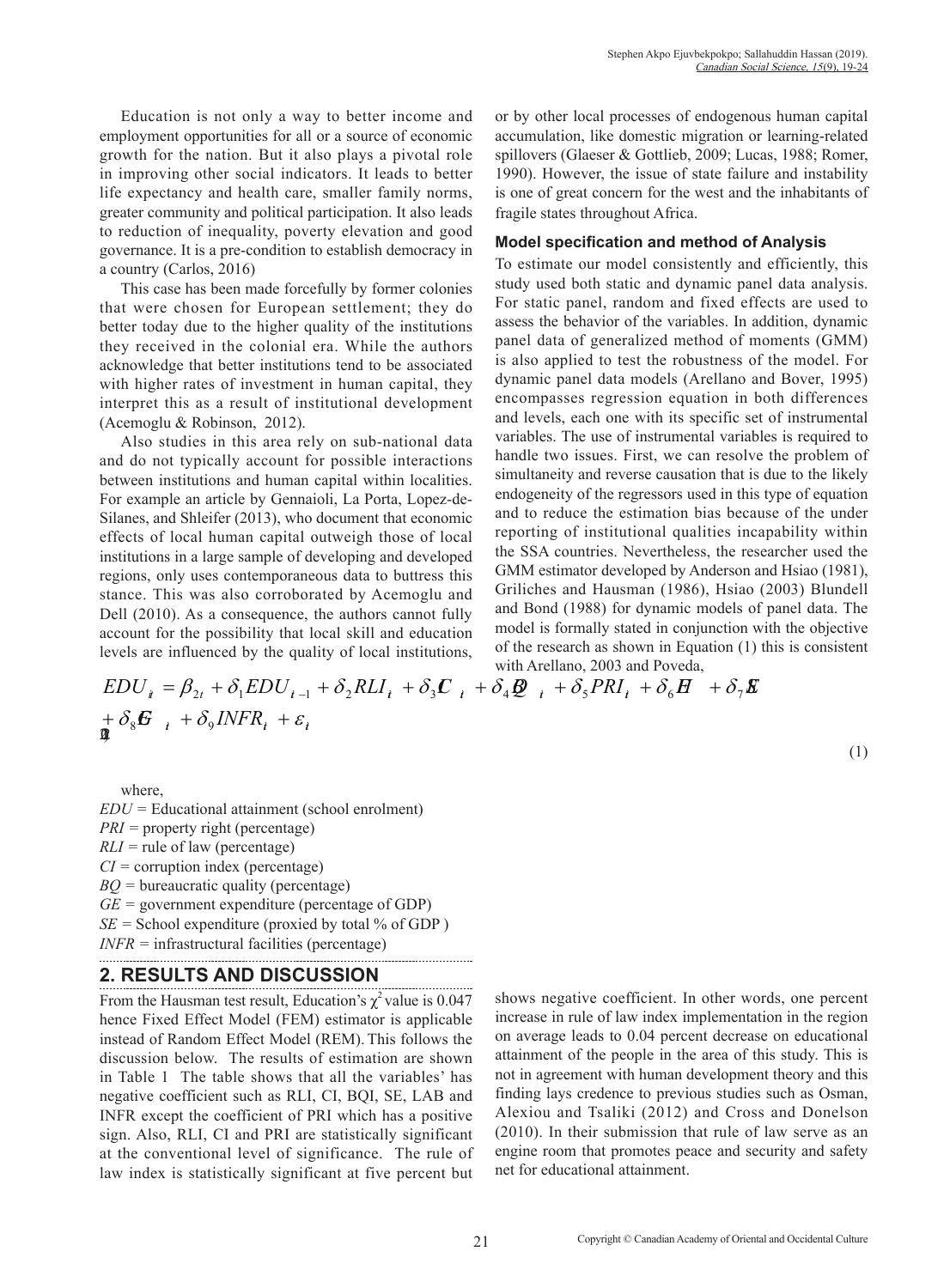Corruption index is also statistically significant at five percent but with negative coefficient. This implies that one percent increase on the control of corruption on average leads to 0.05 percent decrease on educational attainment. This result also contravenes the human development theory. Ideally, control of corruption in the society leads to increase on educational attainment because funds that were supposed to be stolen is made available for judicious use for the people's education as asserted by Barro and Lee (2013); Beltencourt (2013) and Wietzke (2015).

Nonetheless, *BQI* is statistically insignificant with a negative coefficient. While, property rights index is statistically significant at five percent level of significance with positive coefficient. In other words, a one percent increases on effective implementation of property right in the region on average leads to 0.13 percent increase on educational attainment in lowincome SSA countries. This result is consistent with economic theory and also supported by previous studies such as German Soto and Flores (2015) and Wietzke (2015). They assert that security of property rights has the potential to advance the standard of living and educational attainment.

#### **Table 1** *Table 1-a*

**Institutional Quality and Educational Attainment in Low-Income Countries: Fixed Effect**

| <b>Variable</b>                               | Coefficient | <b>Standard</b><br><b>Error</b> | t-value | Prob $\geq t$ |  |  |  |
|-----------------------------------------------|-------------|---------------------------------|---------|---------------|--|--|--|
| Constant                                      | 6.828       | 0.127                           | 53.56   | $0.000*$      |  |  |  |
| <b>RLI</b>                                    | 0.042       | 0.013<br>3.32                   |         | $0.001*$      |  |  |  |
| <b>CI</b>                                     | 0.045       | 0.017                           | 2.63    | $0.009*$      |  |  |  |
| <b>BQI</b>                                    | 0.002       | 0.022                           | 0.13    | 0.895         |  |  |  |
| PRI                                           | 0.128       | 0.024                           | 5.38    | $0.000*$      |  |  |  |
| SE                                            | 0.020       | 0,014                           | 1.43    | 0.156         |  |  |  |
| LAB                                           | 0.018       | 0.017                           | 1.08    | 0.282         |  |  |  |
| <b>INFR</b>                                   | 0.009       | 0.005                           | 1.68    | $0.095**$     |  |  |  |
| <b>Diagnostic statistics:</b>                 |             |                                 |         |               |  |  |  |
| $R^2$ : Within                                | 0.300       |                                 |         |               |  |  |  |
| Between                                       | 0.006       |                                 |         |               |  |  |  |
| Overall                                       | 0.009       |                                 |         |               |  |  |  |
| Wald<br>$= 282.320$<br>$\chi^2_7$             |             |                                 |         |               |  |  |  |
| Prob $(\gamma^2)$                             | 0.000       |                                 |         |               |  |  |  |
| Multicollinearity                             | 1.320       |                                 |         |               |  |  |  |
| Heteroskedasticity<br>54239.280               |             |                                 |         |               |  |  |  |
| Serial Correlation<br>171.012                 |             |                                 |         |               |  |  |  |
| $F(24, 193) = 913.23$<br><i>F</i> -statistics |             |                                 |         |               |  |  |  |

| Table 1-b                                                   |  |
|-------------------------------------------------------------|--|
| <b>GMM Results on Institutional Quality and Educational</b> |  |
| <b>Attainment in Low-Income</b>                             |  |

| <b>Variable</b>        | Coefficient | <b>Standard</b><br>Error | z-value | Prob $\geq  z $ |  |
|------------------------|-------------|--------------------------|---------|-----------------|--|
| Constant               | 17.522      | 3.567                    | 4.91    | $0.000*$        |  |
| RLI                    | 1.016       | 2.371                    | 0.43    | 0.668           |  |
| CI                     | $-2.192$    | 0.761                    | 2.88    | $0.004*$        |  |
| <b>BOI</b>             | 0.012       | 0.071                    | 0.18    | 0.860           |  |
| PRI                    | $-0.267$    | 0.067                    | 3.97    | $0.000*$        |  |
| <b>SE</b>              | 0.264       | 0.044                    | 6.03    | $0.000*$        |  |
| LAB                    | $-0.138$    | 0.015                    | 9.47    | $0.000*$        |  |
| <b>INFR</b>            | 0.963       | 0.336                    | 2.86    | $0.004*$        |  |
| Diagnostic Statistics: |             |                          |         |                 |  |

| Wald<br>$\chi^{9}$ = 12526.560        |       |       |   |       |  |  |
|---------------------------------------|-------|-------|---|-------|--|--|
| P r o b $0.000$                       |       |       |   |       |  |  |
| $(\chi^2)$                            |       |       |   |       |  |  |
| Sargan test $\chi^2_{\rm a}$ = 19.428 |       |       |   |       |  |  |
| $P$ r $o$ b                           | 0.979 |       |   |       |  |  |
| $(\gamma^2)$                          |       |       |   |       |  |  |
|                                       | Order |       | Z | P>Z   |  |  |
| Arellano-<br>Bond                     | 1.    | 0.637 |   | 0.524 |  |  |
|                                       | 2.    | 0.241 |   | 0.810 |  |  |

*Note*: \* and \*\* indicates significance at 5 and 10 percent level of significance.

For the instrumental variables apart from *INFR* which is statistically significant at ten percent but with negative coefficient, The other variables like *SE* and *LAB* are insignificant in terms of their relationship with educational attainment in the sub-region. In other words, lack of encouragement from government through effective educational policies on education contributed to the high level of illiteracy in the region. This assertion lends support to the ones reported by previous studies Klomp and Haan (2013), Saulawa (2014) and Acemoglu, Gallego and Robinson (2014) opined that there is a huge regional imbalance within the countries due to poor implementation of educational policies in the SSA countries in general and the selected low-income countries in particular.

Various diagnostic checks were performed and the results are also shown in Table 1 These include the results of multicollinearity, heteroskedasticity and autocorrelation. However, the post estimation has shown that the model has no issue of heteroskedasticity and autocorrelation. The discussion was based to on FEM as it relates to the model.

In addition, GMM was also computed for this model and the result is reflected in Table 1 and the interpretation is done thus. *RLI* is statistically insignificant, but with positive coefficient. In this circumstance it means that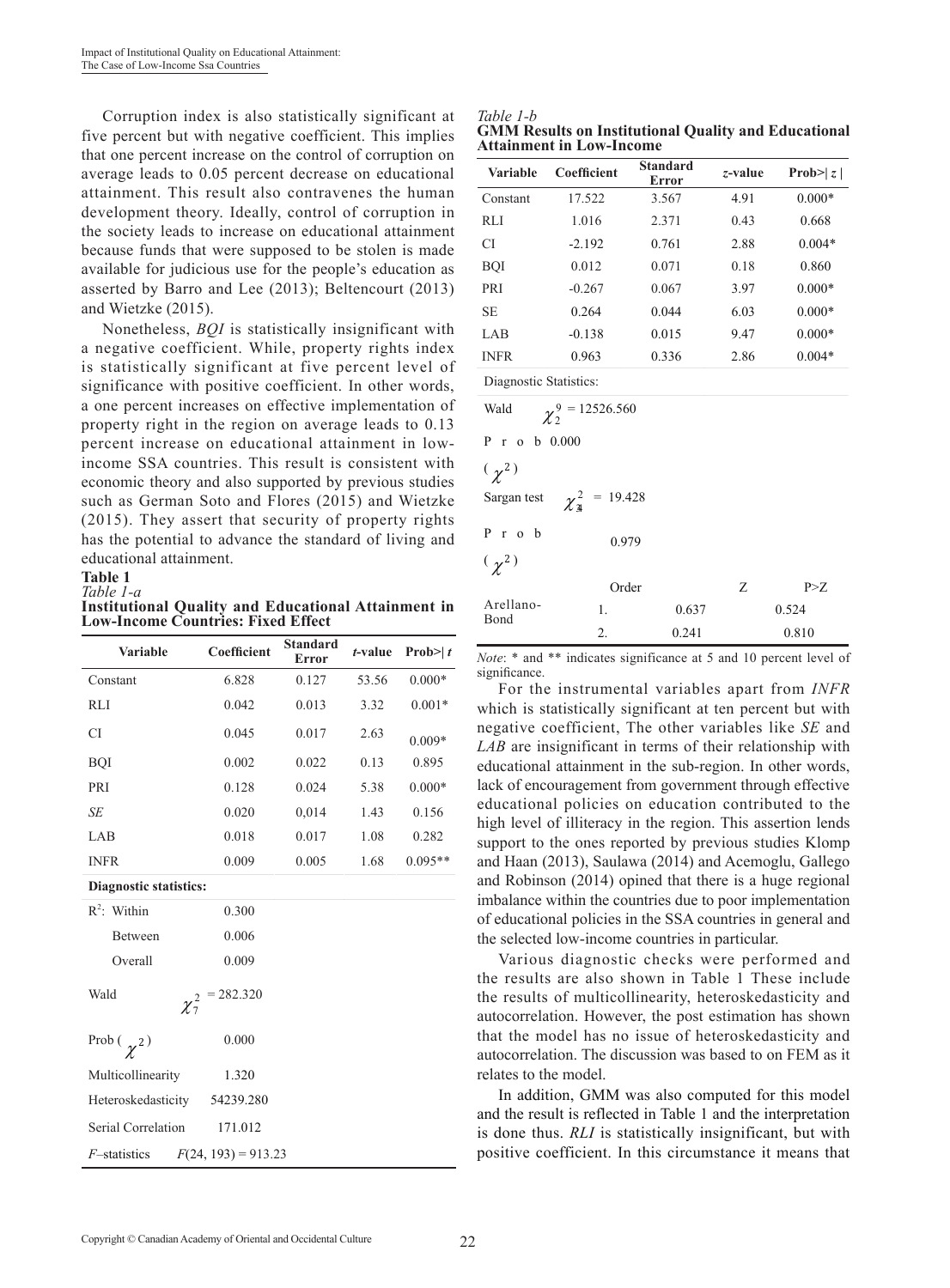rule of law index does not contribute positively to the educational attainment in the region. However this situation is in contrary to human capital development theory. Therefore the implementation of rule of law policy is expected to influence the educational attainment of the people positively. Nevertheless, corruption index is statistically significant at five percent level of significance, with negative coefficient. In other words, one percent increase in corruption index (control of corruption) on average leads to 2.19 percent decrease in educational attainment in the region. This finding is inconsistent with the human development theory and supported by previous studies such as Barro and Lee (2013), Saulawa (2014) and Acemoglu, Gallego and Robinson (2014) they opined that there is a huge regional imbalance within the countries due to poor provision of infrastructural facilities in the SSA countries as a result of high level of corruption.

In another scenario, bureaucratic quality index is insignificant but has positive sign. In other words, increase in effective bureaucratic qualities index in the society, suppose to increase the level of educational attainment when all other things are held constant. That is to say, the higher the effectiveness of *BQI*, the higher the level of educational attainment in SSA countries other things being equal. This result is not in consonance with human development theory. Hence something needs to be done to improve the educational standard through effective regulation of bureaucratic quality index in the low-income countries of SSA region.

Furthermore, the issue of property rights index shows that it is statistically significant at one percent, but with a negative coefficient. In other words, one percent increase in property rights index regulations, on average leads to a decrease of 0.27 percent of educational attainment within the research area. That is to say, as the level of the freedom of property rights increases, the standard of living of the people among the countries of this study falls. This is contrary to human development theory. Ideally, the higher the level of property rights acquisition, the higher the level of educational attainment so as to meet the challenges of research and development as a driving force for greater property rights acquisition in any given society as is obtainable in the developed world.

The educational attainment model passed the Sargan test of over identifying restrictions (endogeneity), after two-step has been computed as shown on the Table 1 The  $\chi^2$  value of the Sargan test is 19.428, and the probability  $\chi^2$  is 0.979. This means that the *p*-value of the test is greater than 0.05, this shows that the instruments are valid. Also, the Arellano-Bond serial autocorrelation test was also significant. Here, first order and second order are 0.637 corresponds to 0.524 and 0.241 and 0.810 respectively. This shows that there is no autocorrelation in the model.

#### **CONCLUSION**

Generally, the paper investigates the impact of institutional quality and educational attainment in lowincome SSA countries. Both static and dynamic panel data analysis was employed. The key findings include institutional qualities such as rule of law and corruptions are major contributing setback on the educational attainment in the low-income SSA countries. The paper therefore, recommends improvement in government expenditure on health, education and economic services as components of productive expenditure to boost economic development. Also, institutional activities such as rule of law, control of corruption and bureaucratic quality need to be effectively implemented to bring about accountability, transparency, justice and fairness. In addition, policy-makers in these countries should focus on the capability and capacity of government institutions in carrying out comprehensive monitoring, implementation and evaluation of educational policies through increased investment on education.

#### **REFERENCES**

Acemoglu, D., & Dell, M. (2010). Productivity differences between and within countries Macroeconomics. *American Economic Journal*, 2(1), 169-188.

- Acemoglu, D., & Robinson, J. (2012). *Why nations fail: The origins of power. Prosperity, and Poverty.* New York: Crown Business.
- Acemoglu, D., Gallego, F., & Robinson, J. A. (2014). *Institutions, human capital and development* (No. w19933). National Bureau of Economic Research.
- Acemoglu, D., Johnson, S., & Robinson, J. A. (2006). Institutions as the fundamental cause of long- run growth. In P. Aghion & S. Durlauf (Eds.), *Handbook of Economic Growth* (pp.385-472). Amsterdam: Elsevier.
- Barro, R. J., & Lee, J. W. (2013). A new data set of educational attainment in the world, 1950-2010. *Journal of development economics*, *104*, 184-198.
- Bettencourt, L. (2013). The origins of scaling in cities. *Science*, *240* (6139), 1438-1441.
- Bloom, D, Canning, D., & Chan, K. (2005). Higher education and economic development in Africa. Manuscript, Harvard University.
- Blundell, R., & Bond, S.(1998). Initial conditions and moment restrictions in dynamic panel data models. *Journal of Econometrics*, *87* (1), 115-43.
- Brown, D. S., & Hunter, W.(2004). Democracy and human capital formation, education spending in Latin America, 1980-1997. *Comparative Political Studies*, *37*(7), 842-864.
- Carlos, G. (2016). Institutions and growth: A GMM/IVpanel VAR approach. *Economics Letters*, *138* (2016), 85-91.
- Ekpo, A. H. (2013). *Promoting inclusive development in Nigeria: Issues of policy reforms and expectations from*